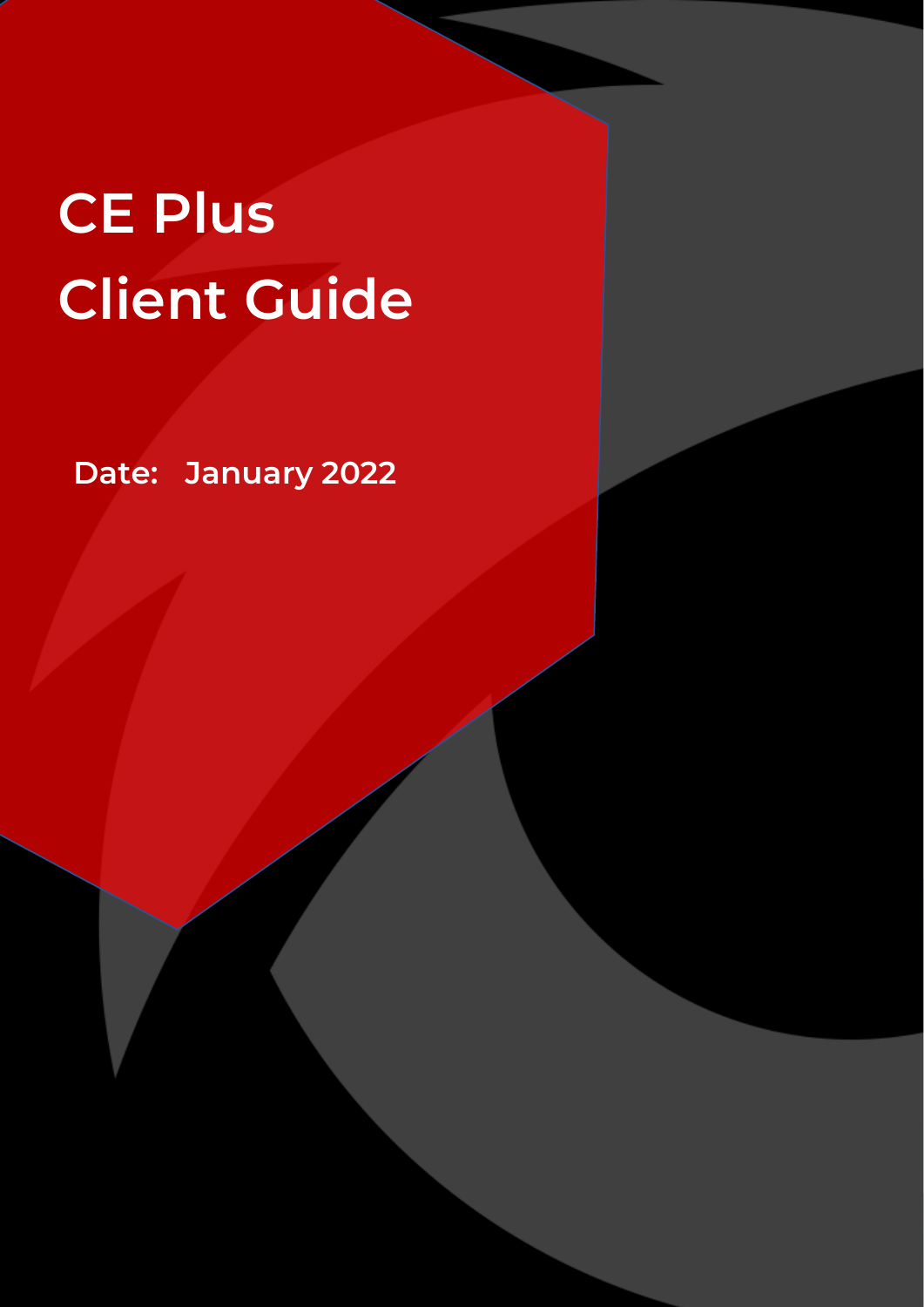## **CE+ Pre-Assessment Briefing**

Before you begin on your CE+ assessment, here is a brief explanation of the general prerequisites for testing. We will need the following prerequisites for tests:

- to be able to send arbitrary emails to an account operated by the Applicant that is, an external email system that performs no filtering and is not deny listed
- $\bullet$  users with appropriate credentials to perform the tests  $\cdot$  working email clients (and associated email addresses) and web browsers on a sample of the end user devices in scope

### **Test 1: Remote vulnerability assessment**

To test whether an Internet-based opportunist attacker can hack into the Applicant's system with typical low-skill methods.

### **Prerequisites**

You will need:

- a vulnerability scanning tool that has been approved by the Assessors
- to have identified the IP addresses to be scanned Where dynamic IP addresses are in use for an Internet connection, the scope may be defined in terms of appropriate DNS entries.

### **What devices are tested**

All end user devices within the sample set.

#### **What we are testing for**

The following tests apply to all computing devices within the boundary of scope. This includes:

- end user devices (EUDs) that can connect to organisational data or services
- servers on which standard (that is, non-administrator) users can obtain an interactive desktop environment
- all types of cloud service (IaaS, Paas, or SaaS)

On all but the smallest networks it will be impractical to test every device that is within the agreed boundary of scope. Instead, we test a representative sample

All cloud services must be tested using a representative sample of user accounts. This must consist of at least one normal user and one administrative user for every cloud service used. The same users can be used across multiple cloud services. We are testing to ensure that there are no vulnerabilities rated as High Risk or Critical Risk, or that have a CVSS v3 score of 7.0 or higher.

Hedgehog Security Ltd. 12/1 City Mill Lane, Gibraltar, GX11 1AA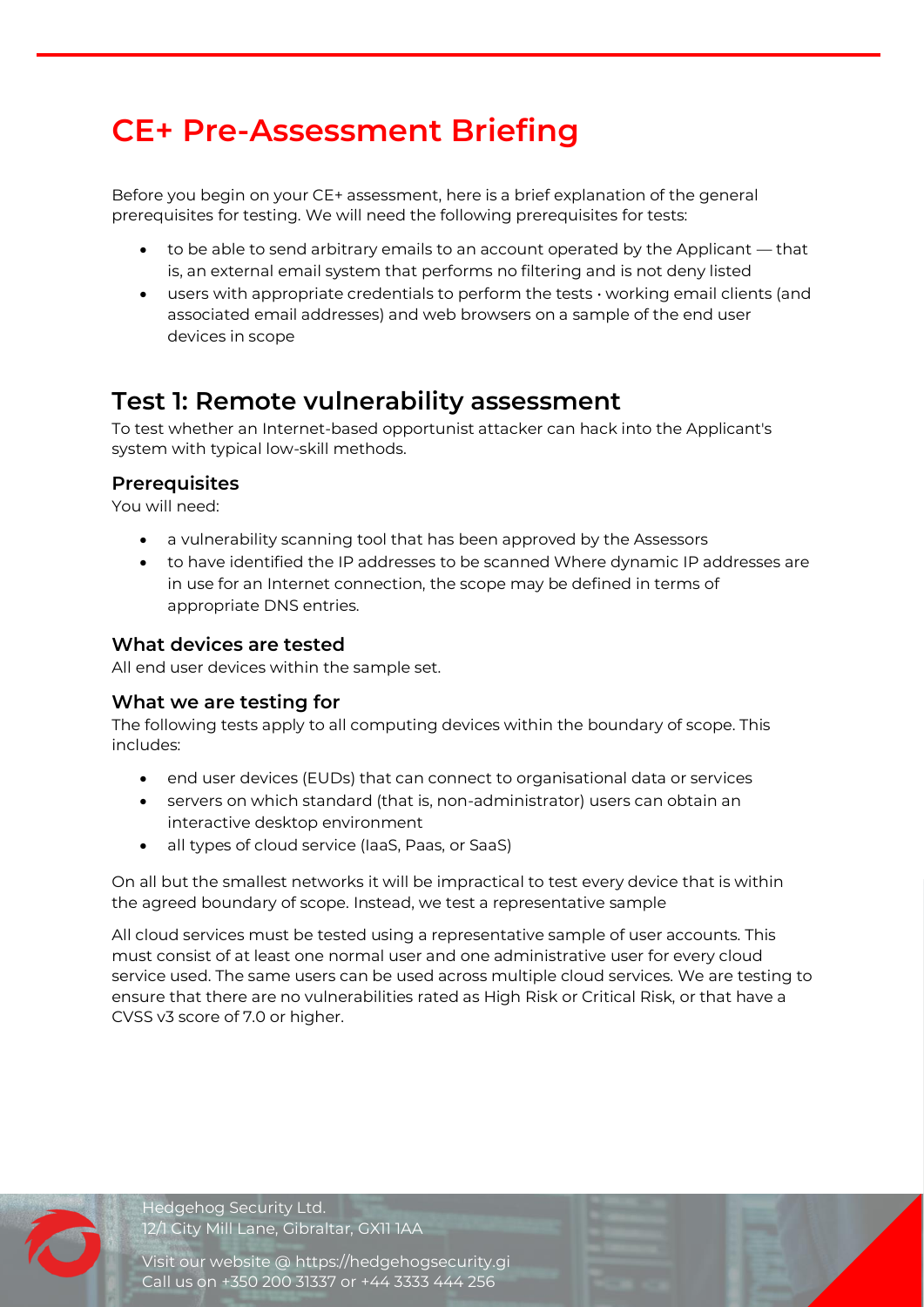### **Test 2: Check patching, by authenticated vulnerability scan of devices**

This test is performed on a sample set of EUD, servers and IaaS instances.

The purpose of this test is to identify missing patches and security updates that leave vulnerabilities that threats within the scope of the scheme could easily exploit.

#### **Prerequisites**

In addition to the general prerequisites testing, you will need:

- a vulnerability scanning tool that has been approved by the Assessor
- Each device to be tested, scan with the approved vulnerability scanning tool

### **What devices are tested**

All end user devices within the sample set.

### **What we are testing for**

We are testing to ensure that there are no missing patches or service packs and that there are no vulnerabilities with a High Risk or Critical Risk rating and that there are no risks with a CVSS v3 score of 7.0 or higher.

### **Test 3 Check malware protection**

This test is performed on sampled EUD, servers and IaaS instances to check that all the devices in scope benefit from at least a basic level of malware protection.

We need to identify what type of malware protection each device in the sample set uses: antivirus software, application allow listing or application sandboxing.

### **What devices are tested**

All end user devices within the sample set.

#### **What we are testing for**

We will be manually checking each machine within the sample set of machines to ensure that:

- all anti-malware definitions released within the 24 hours prior to testing have been installed
- all anti-malware engine updates released within the 30 days prior to testing have been installed

Hedgehog Security Ltd. 12/1 City Mill Lane, Gibraltar, GX11 1AA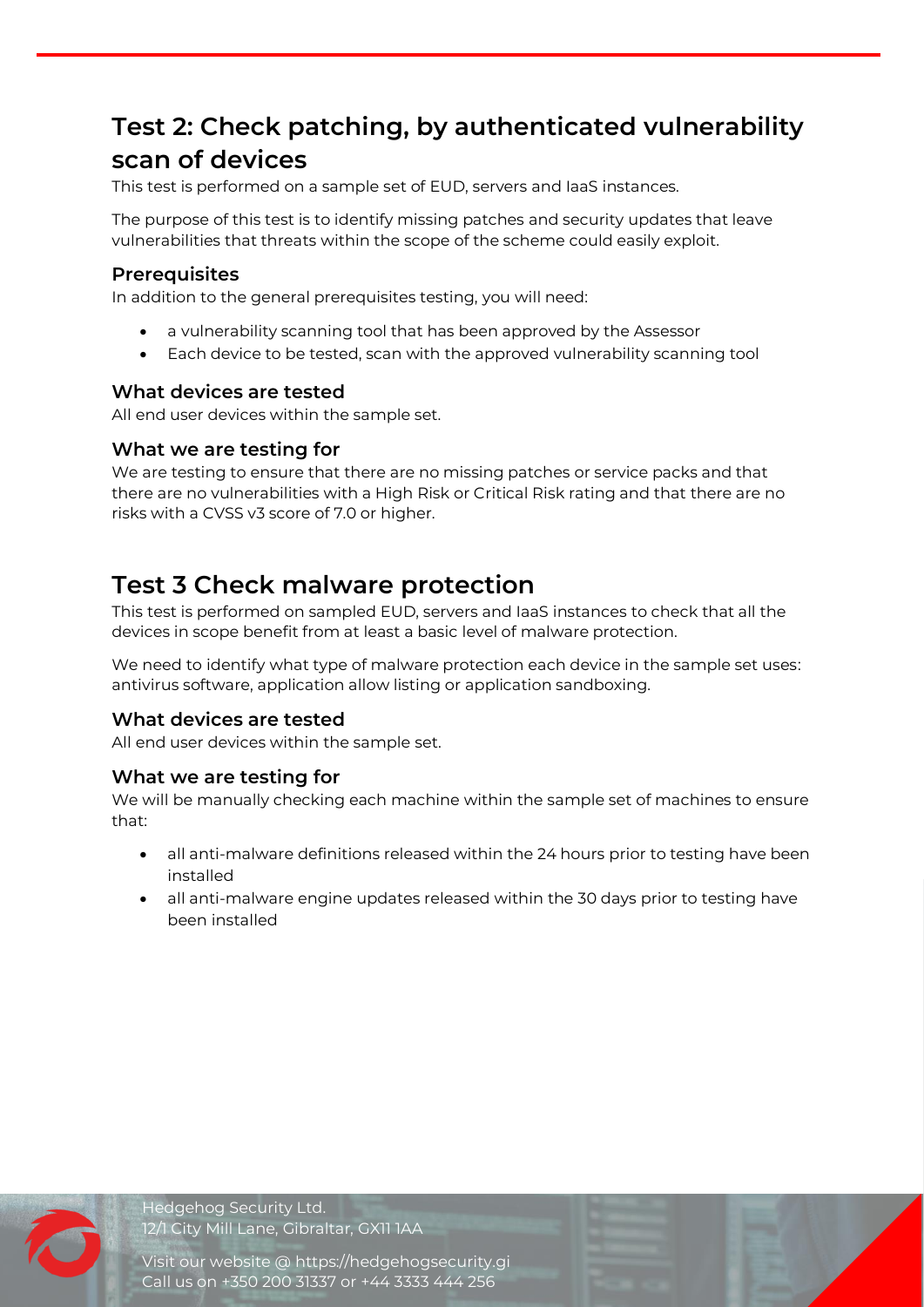### **Test 4 Check effectiveness of defences against malware delivered by email**

This test is performed on any sampled EUD, servers and cloud environments where email can be received by users ("user environments").

### **What devices are tested**

All end user devices within the sample set.

### **What we are testing for**

We are manually testing to test the protection against malware that is delivered via email attachments. For each user environment in the sample set, we will need to:

- 1. Establish a baseline by sending a simple email from your remote test account, with no attachments.
- 2. Attempt to send each test email from your remote test account to the test destination and observe the user attempting to open each attached test file.

### **Test 5 Check defences against malware delivered through a website**

This test is performed on any sampled EUD, servers and cloud environments where browsing can be performed by users ("user environments"). We will instruct the user to browse to a specific URL (https://ce-plus.hedgehog.gi/testfiles) and download each of the files and attempt to open them.

### **What devices are tested**

All end user devices within the sample set.

### **What we are testing for**

This tests whether user environments have protection from malware delivered through a website. We are specifically looking to see if the download is blocked or if the user can download the files, can they execute them. A failure is issued if any of the files can be executed without a warning.



Hedgehog Security Ltd. 12/1 City Mill Lane, Gibraltar, GX11 1AA